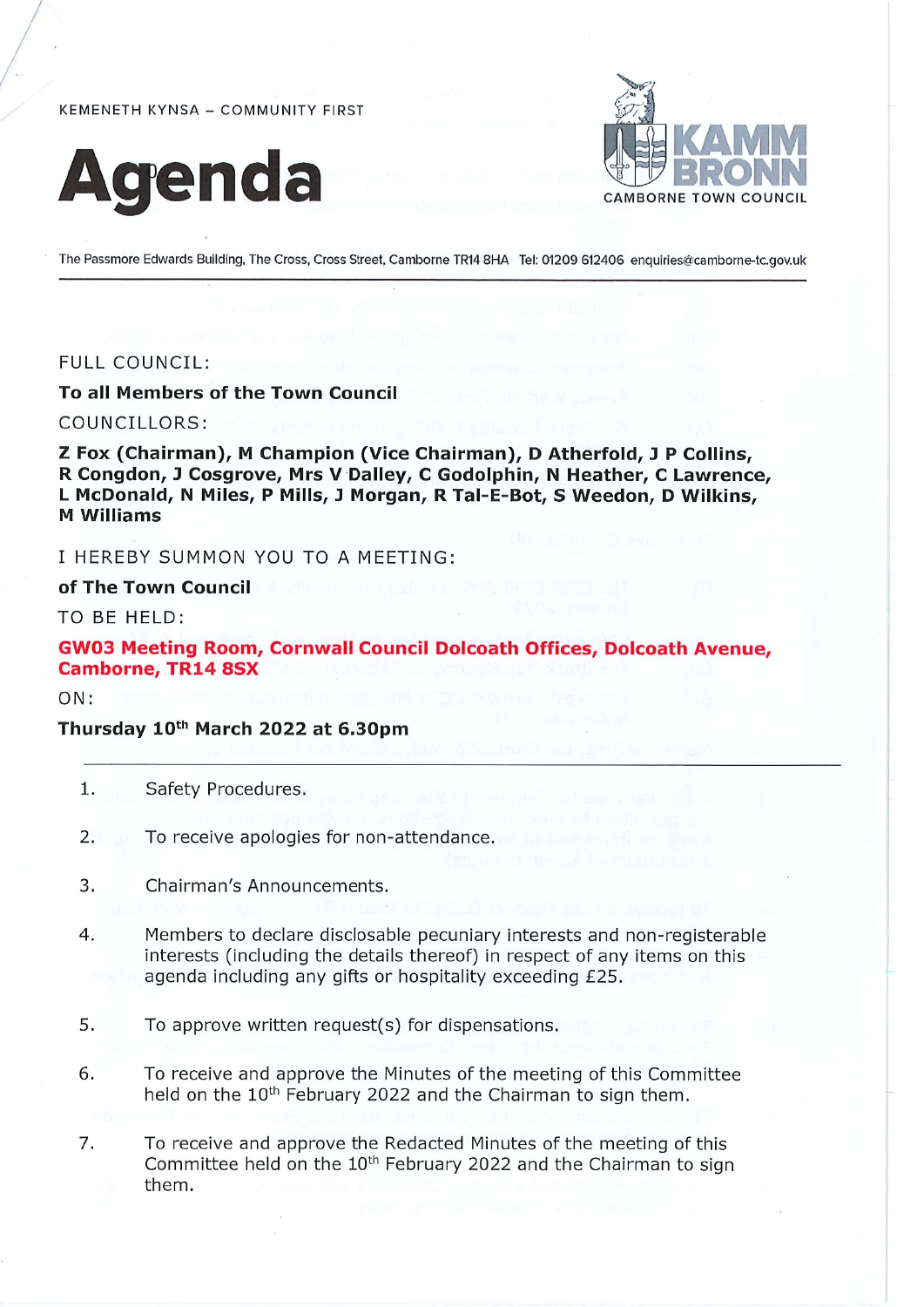- 8. To receive the Minutes of the following Committee meetings:
	- (i) Finance & General Purpose Committee 24th February 2022;
	- (ii) Finance & General Purpose Committee redacted  $24<sup>th</sup>$  February 2022:
	- (iii) Planning & Development Committee 1st March 2022; (to follow)
	- (iv) Fxtraordinary Full Council Committee 2<sup>nd</sup> March 2022; (to follow):
	- (v) Meighbourhood Development Plan Working Party 8<sup>th</sup> February 2022;
	- (vi) Council Expansion Working Party 16<sup>th</sup> February 2022;
	- (vii) Passmore Edwards Building Working Party 4<sup>th</sup> February 2022;
	- (viii) Passmore Edwards Building Working Party 18<sup>th</sup> February 2022;
	- (ix) Fvents Working Party 21st February 2022;
	- (x) Passmore Edwards Building Working Party 4<sup>th</sup> March 2022 (to follow):
	- (xi) Park Gerry Working Party 8th March 2022. (to follow)
- 9. To receive the notes of:
	- (i) The CPIR Draft Action Notes Community Network Meeting 11th January 2022;
	- (ii) Camborne Regeneration Forum Meeting 7<sup>th</sup> February 2022;
	- (iii) Trevithick Day Meeting 16<sup>th</sup> February 2022;
	- (iv) The West Cornwall CCTV Management Group meeting 29th November 2021
- 10. Matters arising, for information only, where not included below.
- 11. Public Participation (subject to Standing Order 3e members of the public are permitted to make representations, answer questions and give evidence in respect of any item of business included in the agenda, up to a maximum of fifteen minutes).
- 12. To receive a Kafe Konnect (Coast to Coast) flier and agree any action.
- 13. To receive a verbal update from Cornwall Council regarding the Housing Scheme Proposal and Homeless Accommodation Pods at Rosewarne Car Park and agree action.
- 14. To receive a letter of resignation from Councillor Heather from the Finance and General-Purpose Committee, and to appoint a member to the vacancy.
- 15. To receive a written and verbal report from the Senior Library Officer on Library Opening Hours and activities and agree action.
- 16. To approve amended Standing Orders for adoption as recommended by the Corporate Governance Working Party.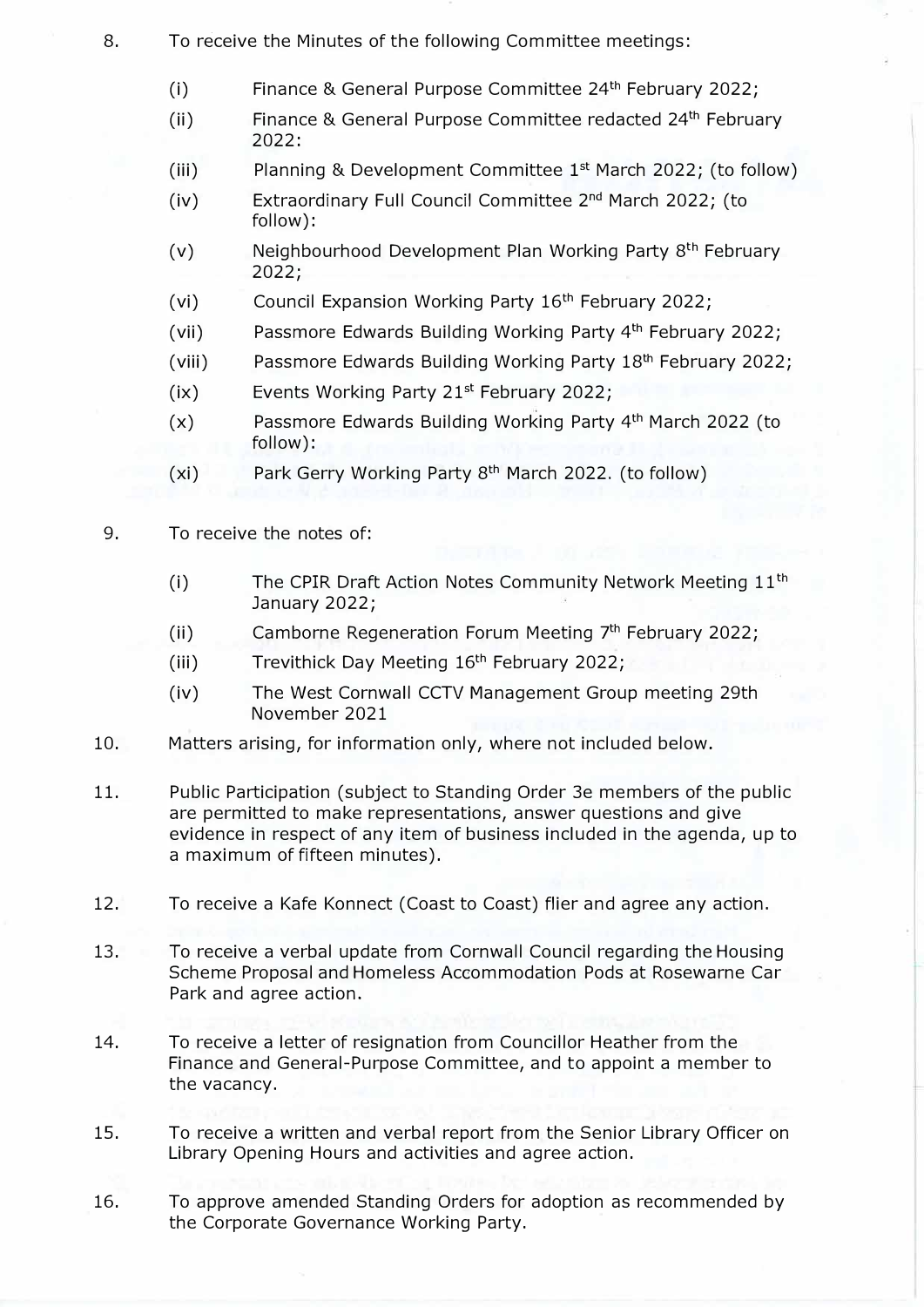- 17. To approve and adopt amended Scheme of Delegation as recommended by the Corporate Governance Working Party.
- To approve and adopt amended Financial Regulations as recommended 18. by the Corporate Governance Working Party.
- 19. To consider member training opportunities, agree action and authorise expenditure.
- 20. To receive an updated COVID19 Risk Assessment and agree action.
- 21. To receive a verbal update from the Amenities and Projects Officer regarding the Park Gerry Project and recommendations from the Park Gerry Working Party.
- 22. To receive a written report from the Engagement Assistant regarding the Plastic Free Scheme agree action and Authorise Expenditure.
- 23. To receive a CPIR Life Choices flier and agree any action.
- To receive the Cornwall Association of Local Council's Annual Report for 24. 2020-2021 and agree action.
- 25. To receive a verbal update from the Engagement Team on the CPIR Expo and agree action.
- To a verbal update from Councillor Lawrence and receive correspondence 26. from Agan Tavas concerning the proposed Twinning of Camborne and Moonta, Australia and agree any action.
- That this Council resolves under the 1960 Public Bodies (Admission to 27. Meetings) Act, to exclude the press and public due to the confidential nature of the business to be discussed.
- To an update from the Town Clerk for Town Deal projects, and receive 28. the written proposals submitted prior to this meeting agree action and authorise expenditure.
- To receive a verbal update regarding the Passmore Edwards Building, 29. and recommendations from the Passmore Edwards Building Working Party.

GIVEN UNDER MY HAND THIS: 4<sup>th</sup> day of February 2022

> **Samantha Hughes Town Clerk**